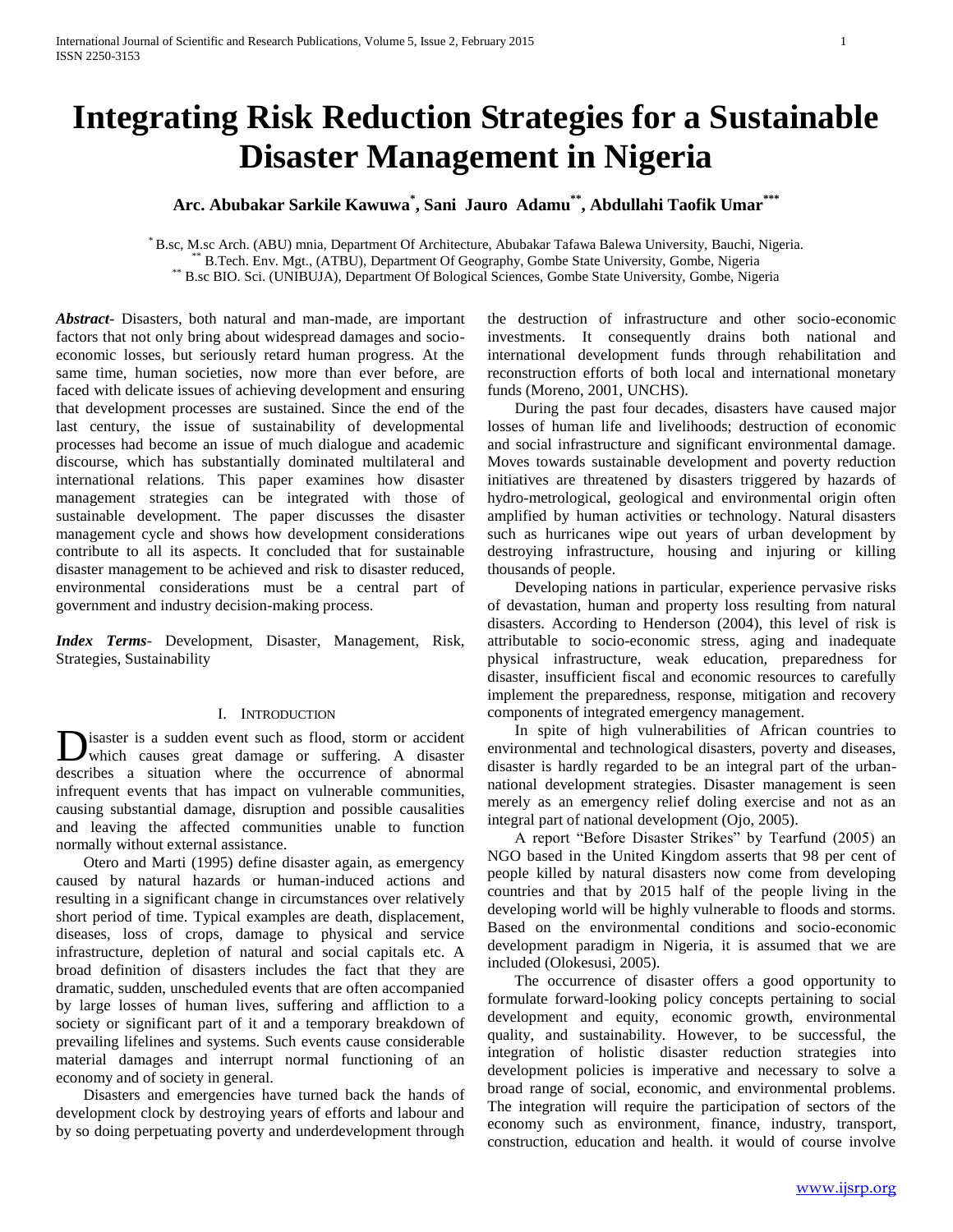different forms of management than in the case of emergency or disaster management.

 The objective of this paper is to integrate the risk reduction strategies with that of sustainable development and encourage disaster management cycle along sustainable ways.

## II. SUSTAINABLE DEVELOPMENT (AN OVERVIEW)

 It is undisputable that natural resources provide the major attractions for foreign earnings and must therefore be exploited, But the economy serves as the major stressor of the environment unless if a balance is maintained between use and conservation of environmental resources. (Bakkes and Van Woerden, 1997). A strong national economy should, therefore, not only be capable of addressing the developmental needs of the people but should be a key factor in protecting the environment. This is to say the development should go beyond economic growth (Daly, 1996). The focus of development economics therefore should be on sustainability development processes not merely on economic development. It is on this basis that nations of the world now vigorously pursue what is universally called sustainable development (Mashi, 2005).

 In consequence of this, there has been growing change in the way environmental and developmental policies, programs, and projects are now formulated and implemented in many countries of the world (Colby, 1995; Serageldin, 1995). There is now a sort of new developmental environmentalism, characterized by greater precision in factoring environmental costs and benefits in policy making. It puts local people in the centre of environmental strategies, diagnoses and addresses behavioural causes of environmental damage, and recognizes the political dimensions of environmental reform (Christiansen, 1991).

 An important recommendation of the United Nations Conference on Environment and Development (The Earth Summit) held in Rio de Janeiro, in 1992, was that individual countries should prepare strategies and plans that contain real commitments and targets, and sustainable measures in order to make progress on the problems affecting global environment (Mashi, 2005). Agenda 21 (1992) one of the summit's major output calls for a comprehensive program of action needed throughout the world to achieve a more sustainable pattern of development for the next century. Agenda 21 placed great emphasis on the need for all sectors of society to participate in the formation of effective national development strategies for sustainable development (Mashi, 2005). Since the summit, many countries are trying to relate sustainable development to their national policy-makers. Sustainable development is viewed as vital necessity to reconcile the two basic aspirations of a society, namely economic development and job creation, and environmental protection of limited natural resources (Hatcher, 1995).

 At the end of last millennium, the term 'sustainability' became an overall guiding principle for human development, Its success stems from the underlying reflections of existential problems of mankind perceived at that time: increasing concern over exploitation of natural resources and economic development at the expense of environmental quality (Mashi, 2005).

 The word 'sustainability' means different things to different people, to some it means integration of the social, economic, and environmental domains while to some, the continuity of the currently preferred quality of life (Gbadegesin and Emuh, 2005). To some it is a development which "meets the needs of the present without compromising the ability of the future to meet their own needs". Since it is generally recognize that the world's present development path is not sustainable, in spite of the substantial efforts to achieve this goal in the last decade, the world community is now focusing attention on what is need to be done in its quest to achieve sustainable development. The challenge for us as a society is to agree on practical definition of sustainability and then develop a road map to achieve it. The road map should include policies, incentives, and research and development agendas.

 The emerging public philosophy of sustainability is a call to ethical responsibility. It focuses directly on the values that are precondition to a just sustainable world. In seeking a public philosophy of sustainability, we clearly affirm sustainability itself as a moral value. We interpret sustainability broadly to mean a condition in which natural systems and social survives and thrive together indefinitely. Today it becomes a basic human responsibility to ensure that both natural and human systems are sustained in a condition of health – for the sake of earth (Gbadegesin and Emuh, 2005).

 The term 'Sustainable Development' was brought into common use by the World Commission on Environment and Development. It's much quoted but vague definition refers to development which "seeks to meet the needs and aspirations of the present without compromising the ability to meet those needs of the future", (Bruntland, 1987). A less imprecise definition by Bruntland (1991) is "a process in which the exploitation of recourses, the direction of investments, the orientation of technical departments and institutional change are all in harmony, and enhance both current and future potentials to meet human needs and aspirations."

 As stated in UK Sustainable Development Strategies (1994), most societies aspire to achieve economic development to secure rising standards of living, both for themselves and for future generations. They also seek to protect and enhance their environment, now and for future. Reconciling these two aspirations of society is at the heart of sustainable development. Sustainable development, which includes community development, environmental protection, natural resources conservation, and local economic development, is becoming more widely practised all over the world. Since sustainable development planning requires civic planners and private developers to understand a number of new disciplines and to address their interconnections, it has been difficult for working professionals to gain an overview and access to specific implementation strategies.

 Although there is growing consensus about the magnitude and nature of problems, there is still intense debate about the priorities among the issues. Moreover, since the released of the 1987 UN Brundtland Report (Our Common Feature) and subsequent introduction of the term "sustainable development" into everyday language, there has been extensive dialogue about the type of policy instruments to employ the relative degree of government intervention required. While discussions are useful about the effectiveness of regulatory regimes versus market mechanisms, or some combination of these, our land, air and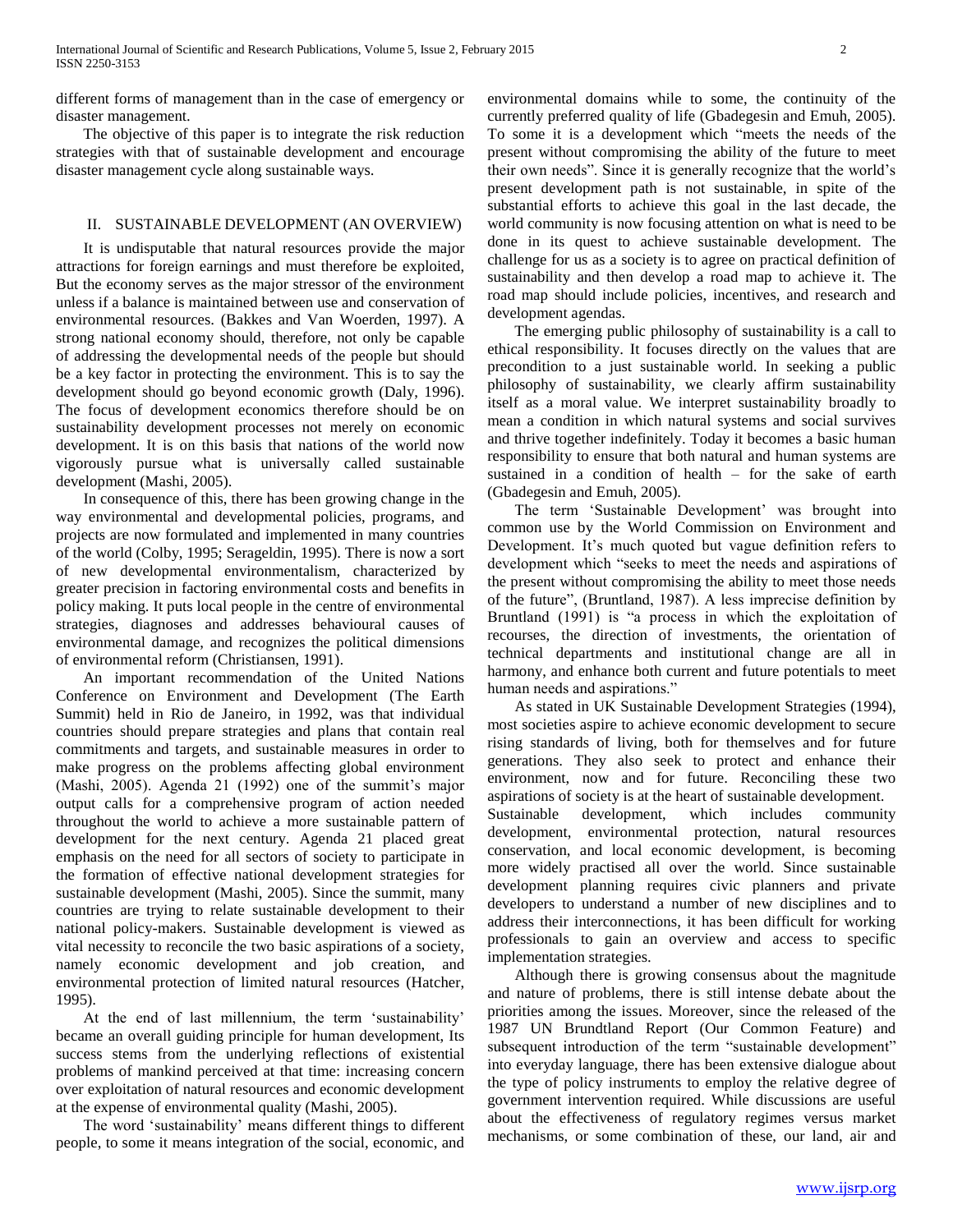water continue to become increasingly degraded. If one accepts the immediacy and urgency of acting now, and the necessity for institutional restructuring, fundamental change in the way we make decisions and the way we do business, many different kinds of policy levers will be required to achieve the necessary scale of change in this decade, especially as it affects risk reduction and disaster management.

## **2.1 DISASTER MANAGEMENT CYCLE AND SUSTAINABLE DEVELOPMENT**

 Disaster management aims to reduce, or, avoid the potential losses from hazards, assure prompt and appropriate assistance to victims of disaster, and achieve rapid and effective recovery. The Disaster management cycle illustrates the on-going process by which governments, businesses, and civil society plan for and reduce the impact of disasters, react during and immediately following a disaster, and take steps to recover after a disaster has occurred. Appropriate actions at all points in the cycle lead to greater preparedness, better warnings, reduced vulnerability or the prevention of disasters during the next iteration of the cycle. The complete disaster management cycle includes the shaping of public policies and plans that either modify the causes of disasters or mitigate their effects on people, property, and infrastructure.

 The mitigation and preparedness phases occur as disaster management improvements are made in anticipation of a disaster event. Developmental considerations play a key role in contributing to the mitigation and preparation of a community to effectively confront a disaster. As a disaster occurs, disaster management actors, in particular humanitarian, organizations become involved in the immediate response and long-term recovery phases. The four disaster management phases illustrated here do not always, or even generally, occur in isolation or in this precise order. Often phases of the cycle overlap and the length of each phase greatly depends on the severity of the disaster.

 Developmental considerations contribute to all aspects of the disaster management cycle. One of the main goals of disaster management, and one of its strongest links with development, is the promotion of sustainable livelihoods and their protection and recovery during disasters and emergencies. Where this goal is achieved, people have a greater capacity to deal with disasters and their recovery is more rapid and long lasting. In a development oriented disaster management approach, the objectives are to reduce hazards, prevent disasters, and prepare for emergencies. Therefore, developmental considerations are strongly represented in the mitigation and preparedness phases of the disaster management cycle. Inappropriate development processes can lead to increased vulnerability to disasters and loss of preparedness for emergency situations.

## **2.1.1 MITIGATION**

 Mitigation activities actually eliminate or reduce the probability of disaster occurrence, or reduce the effects of unavoidable disasters. Mitigation measures include building codes; vulnerability analyses updates; zoning and land use management; building regulations and safety codes; preventive health care; and public education.

 Mitigation will depend on the incorporation of appropriate measures in national and regional development planning. Its

effectiveness will also depend on the availability of information on hazards, emergency risks, and the countermeasures to be taken. The mitigation phase, and indeed the whole disaster management cycle, includes the shaping of public policies and plans that either modify the causes of disasters or mitigate their effects on people, property, and infrastructure.

## **2.1.2 PREPAREDNESS**

 The goal of emergency preparedness programs is to achieve a satisfactory level of readiness to respond to any emergency situation through programs that strengthen the technical and managerial capacity of governments, organizations, and communities. These measures can be described as logistical readiness to deal with disasters and can be enhanced by having response mechanisms and procedures, rehearsals, developing long-term and short-term strategies, public education and building early warning systems. Preparedness can also take the form of ensuring that strategic reserves of food, equipment, water, medicines and other essentials are maintained in cases of national or local catastrophes.

 During the preparedness phase, governments, organizations, and individuals develop plans to save lives, minimize disaster damage, and enhance disaster response operations. Preparedness measures include preparedness plans; emergency exercises/training; warning systems; emergency communications systems; evacuations plans and training; resource inventories; emergency personnel/contact lists; mutual aid agreements; and public information/education. As with mitigations efforts, preparedness actions depend on the incorporation of appropriate measures in national and regional development plans. In addition, their effectiveness depends on the availability of information on hazards, emergency risks and the countermeasures to be taken, and on the degree to which government agencies, non-governmental organizations and the general public are able to make use of this information.

## **2.1.3 RESPONSE**

 The aim of emergency response is to provide immediate assistance to maintain life, improve health and support the morale of the affected population. Such assistance may range from providing specific but limited aid, such as assisting refugees with transport, temporary shelter, and food, to establishing semipermanent settlement in camps and other locations. It also may involve initial repairs to damaged infrastructure. The focus in the response phase is on meeting the basic needs of the people until more permanent and sustainable solutions can be found. Humanitarian organizations are often strongly present in this phase of the disaster management cycle.

## **2.1.4 RECOVERY**

 As the emergency is brought under control, the affected population is capable of undertaking a growing number of activities aimed at restoring their lives and the infrastructure that supports them. There is no distinct point at which immediate relief changes into recovery and then into long-term sustainable development. There will be many opportunities during the recovery period to enhance prevention and increase preparedness, thus reducing vulnerability. Ideally, there should be a smooth transition from recovery to on-going development.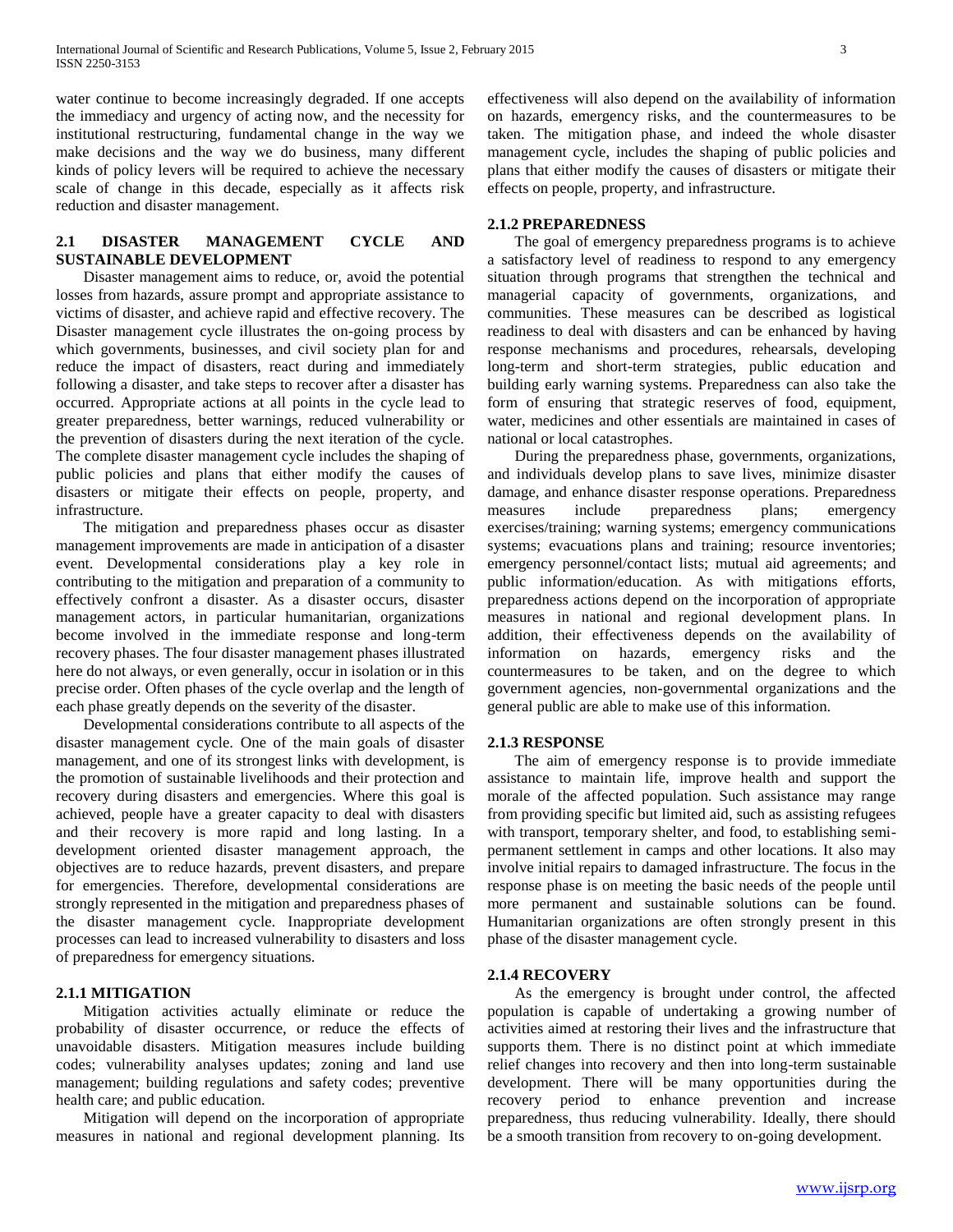Recovery activities continue until all systems return to normal or better. Recovery measures, both short and long term, include returning vital life-support systems to minimum operating standards; temporary housing; public information; health and safety education; reconstruction; counselling programs; and economic impact studies. Information resources and services include data collection related to rebuilding, and documentation of lessons learned.

## **2.2 DISASTER RISK REDUCTION AND STRATEGIES**

 The ISDR (2000) defines disaster risk reduction as the "systematic development and application of policies, strategies and practices to minimize vulnerabilities and disaster risk in throughout a society, to avoid or limit adverse impacts of hazards, within a broader context to sustainable development".

The World Conference on Natural Disaster Reduction held in the city of Yokohama, Japan in 1994 (UN/ISDR, 2004) adopted the following principles, strategies and plan for actions for a safer world:

- Risk assessment is a required step for the adoption of adequate and successful disaster reduction policies and measures.
- Disaster prevention and preparedness are of primary importance in reducing the need for disaster relief.
- Disaster prevention and preparedness should be considered integral aspects of development policy and planning at national, regional, multilateral and international levels.
- The development and strengthening of capacities to prevent, reduce and mitigate disasters is a top priority area to be addressed so as to provide a strong basis for follow-up activities to the International Decade for Natural Disaster Reduction (IDNDR).
- Early warnings of impending disasters and their effective dissemination are key factors to successful disaster prevention and preparedness.
- Prevention measures are more effective when they involve participation at all levels from the local community through the national government to the regional and international level.
- Vulnerability can be reduced by the application of proper designs and patterns of development focused on target groups by appropriate education and training of the whole community.
- The international community accepts the need to share the necessary technology to prevent, reduce and mitigate disasters.
- Environmental protection as a component of sustainable development consistent with poverty alleviation is imperative in the prevention and mitigation of natural disasters.
- Each country bears the primary responsibility for protecting its people, infrastructure and other national assets from impact of natural disasters.

 What the IDNDR and the Yokohama Plan of Action put in motion is an irreversible and beneficial, political and social process. This is what International Strategy For Disaster Risk Reduction, launched by the General Assembly of the UN as a successor of International Decade For Natural Disaster Reduction (IDNDR) in 2000 to provide a global framework for action, is building upon: fostering more awareness, more public commitment, more knowledge and partnerships to implement risk reduction measures of all kinds at all levels (Ote, 2005).

 Health and environmental scientists, professional risk managers and the general public strongly disagree about the seriousness of many risks. Most members of the public are concerned about long-term effects of risks , equity and fairness issues, lack of personal control, and pace of technological diffusion into their cultural environment, whereas professional risk managers focus on the task to minimize the probability of adverse effects caused by potentially hazardous agent or activity Gbadegesin and Emuh, 2005).

 The ISDR has the objective of reducing human, social, economic and environmental losses due to natural hazards and related technological and environmental phenomena. The ISDR aims at building disaster resilient communities by promoting increase awareness of the importance of disaster reduction as an integral component of sustainable development.

 In Africa, the African Regional Strategy for Disaster Reduction with a common goal towards a disaster reduction that underpins the aim of New Partnership for Africa's Development (NEPAD) has been developed (Nierkerk, 2004). According to Ote (2005) the strategy clearly stipulates the importance of a clear development focus towards solving disaster risk related issues in Africa. The objectives of the strategies are to:

- Increase political commitment to disaster.
- Improve identification and assessment of disaster risks.
- Enhance knowledge management for disaster risk reduction.
- Increase public awareness of disaster risk reduction.
- Improve governance of disaster risk reduction institutions.
- Integrate disaster risk reduction into emergency response management.

 These objectives are in tandem with the aims of ISDR. The African Union (AU) strategy provides strategic direction towards the achievement of the above stated objectives. However, their attainment by African countries will demand a development shift in focus. It will entail a paradigm shift from an undue emphasis on disaster response to disaster risk management through the factoring of prevention and disaster reduction into sustainable development.

## **2.3 DISASTER RISK REDUCTION IN NIGERIA**

 Disaster risk reduction strategies, plans, policies and legislation exists in varied degrees in Nigeria, What has been lacking however, is common goal towards management of disaster that entails effective performance of six inter-related groups of activities namely: development planning, disaster prevention, mitigation, preparedness, response and recovery (Ologe, 2004). National Emergency Management Agency (NEMA) was established to coordinate and facilitate disaster management efforts nationwide. The same instrument that created NEMA stipulates that each State of the Federation should established State Emergency Management Committee (SEMC) to comprise the Governor as the chairman and other related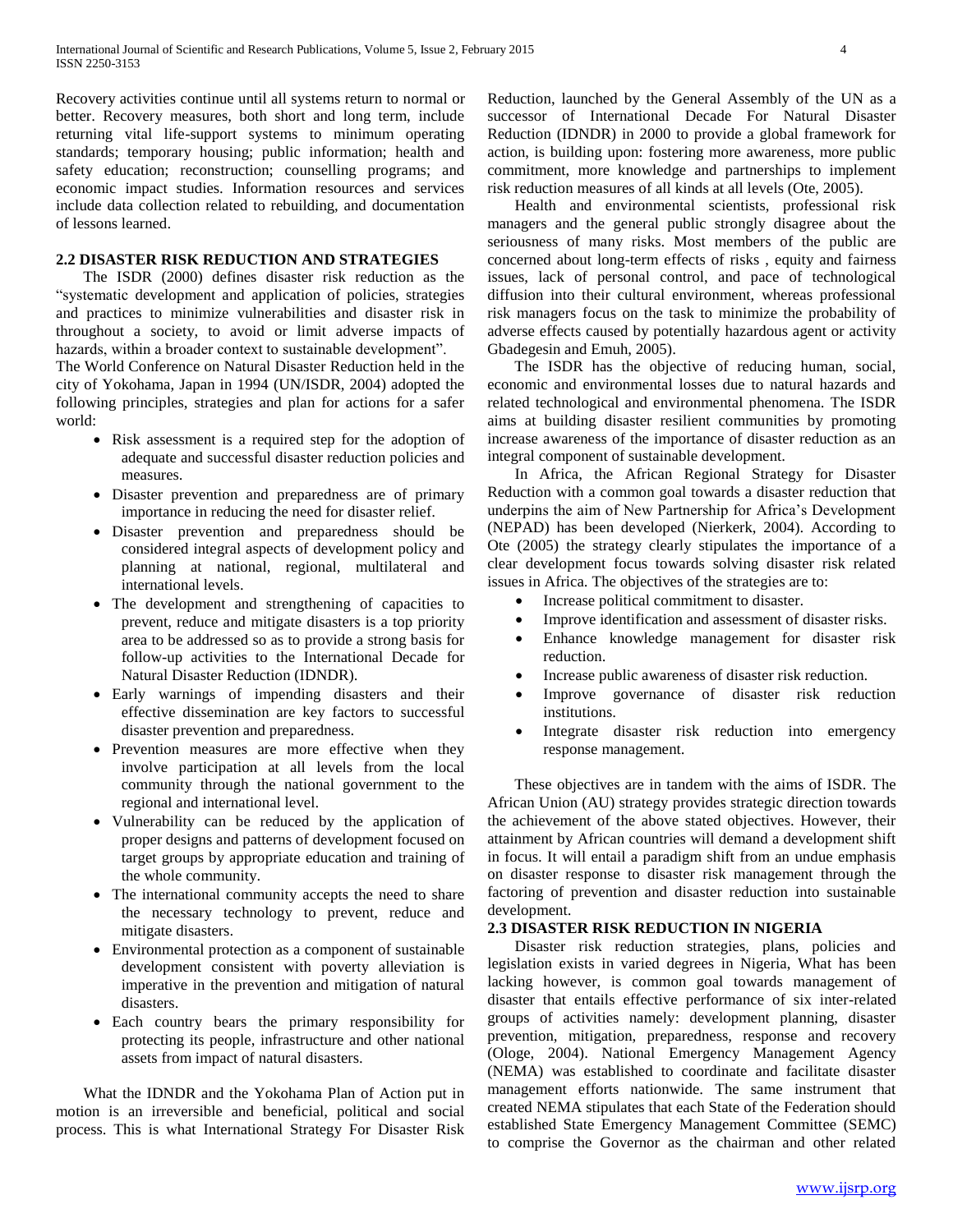Departments of the Government to manage disasters in their domains. The Local Government authorities are also to set up the Local Government Emergency Management Committees to address emerging disasters in their respective domains (Ote, 2005).

Unfortunately, twelve years after the establishment of NEMA, many states in Nigeria are yet to establish their disaster management institutions to address the various cases of disaster events occurring in their own domains. In the states where this structure exists, a culture of reaction, which is disaster response with relief materials, is gradually developing with its negative effect of creating a sense of dependency by victims of disasters on external assistance. It has been observed that most of the disasters and emergencies in the communities such as floods, destructive storms, oil spills, wildfires, crop pests, ethnoreligious conflicts, etc., being seasonal, are repetitive and cannot be effectively addressed by a reactionary and relief-driven paradigm. The multiplicities of these emergencies across the country with their budgetary implications for interventions could be burdensome and a big drain on national development (Ojo, 2004).

## **2.4 DISASTER RESISTANT PLANNING AS AN APPROACH TO RISK REDUCTION**

 As Architects, professionals in construction industry, and stakeholders in the sustenance of the environment, disaster resistant planning could be understood as a disaster risk reduction approach. The approach is used for minimizing the damage and disruption from disaster. It embraces a clear understanding of the relationships of how we manage growth and how we plan and developed our communities (neighbourhoods, buildings, infrastructure and other systems and components). Disaster resistant planning also accommodates how we relate development with the natural environment and the capacity of the environment to resist and to minimize disaster. A disaster resistant community is obtained when the goals of disaster resistant planning are achieved. Disaster resistant communities are sustainable communities in the local context. A sustainable community is defined as the one that uses its resources to meet the current needs while ensuring that adequate resources are available for future generations (UNECD, 1987).

 Cities and towns like any human settlements are subject to various types of forces-physical, economic, social and administrative which influences their forms and structures. For instance, disaster of any nature whether natural or man-induced could exact so much force as to disrupt the socio-economic and political balance of the settlements, cause property damage and loss of human lives. The application of town planning tools such as contained in the building regulations and sub-division byelaws of the local government could help to coordinate the various forces and consequently ensures a disaster free environment.

 Therefore, the application of town planning principles and indeed town planning tools (Development Plan and Development Control Mechanisms) in pre-event planning could be seen as a future oriented problem solving strategy which recognizes the relationship between planning, preparedness, response and recovery.

 In summary, the relevance of town planning in disaster risk reduction is that it allows for a futuristic projection of potential

disaster and then allows us to formulate how we can mitigate it before it occurs.

## III. INTEGRATING RISK REDUCTION STRATEGIES WITH SUSTAINABLE DEVELOPMENT

 There is now an international acknowledgement that efforts to reduce disaster risk must be systematically integrated into policies, plans and programmes for sustainable development and poverty reduction, and supported through bilateral, regional and international cooperation, including partnerships.

 Sustainable development, poverty reduction, good governance and disaster risk reduction are mutually supportive objectives, and in order to meet the challenges ahead, accelerated efforts must be made to build necessary capacities at the community and national levels to manage and reduce risk. Such an approach is to be recognized as an important element for the achieving internationally agreed development goals, including those contained in the Millennium Declaration (Mashi, 2005).

 Since sustainable development is about the environment, risk reduction strategies must be synergized with sustainable development strategies (UNDP, 1997).

 Furthermore, because disaster represent a development challenge, the UN General Assembly passed a resolution 58/214 of 23 December,2003 for the purpose of convening the World Conference on Disaster Reduction which was held on 18-22 January, 2005 in Kobe, Hyogo, Japan. The major outcomes of this conference are:

- Ensure that disaster risk reduction is a national and local priority with strong institutional basis for implementation.
- Identify, assess and monitor disaster risks and enhance early warning.
- Use knowledge, innovation and education to build a culture of safety and resilience at all levels.
- Reducing the underlying risk factors.
- Strengthened disaster preparedness for collective response at all levels.
- Encouraging governments to address problems created by mega cites, the location of settlements in high-risk areas and other man-made determinants of disaster.
- Encouraging governments to incorporate disaster risk reduction into national planning processes, including building codes.

 The Millennium Development Goals have recently become a blueprint and roadmap for development after its endorsement by 189 world leaders in September 2000. It provides a yardstick for measuring the development progress of any nation. All of these targets touch upon areas which are closely linked to vulnerability to natural hazards, such as eradicating extreme poverty and hunger, achieving universal primary education, promoting gender equality, ensuring environmental stability and partnerships for development. For example, the goal of improving the lives of thousands of slum dwellers around the world living in high-risk areas by 2020; involves poverty reduction, proper land use planning and the improved understanding of vulnerability to disasters in densely populated areas.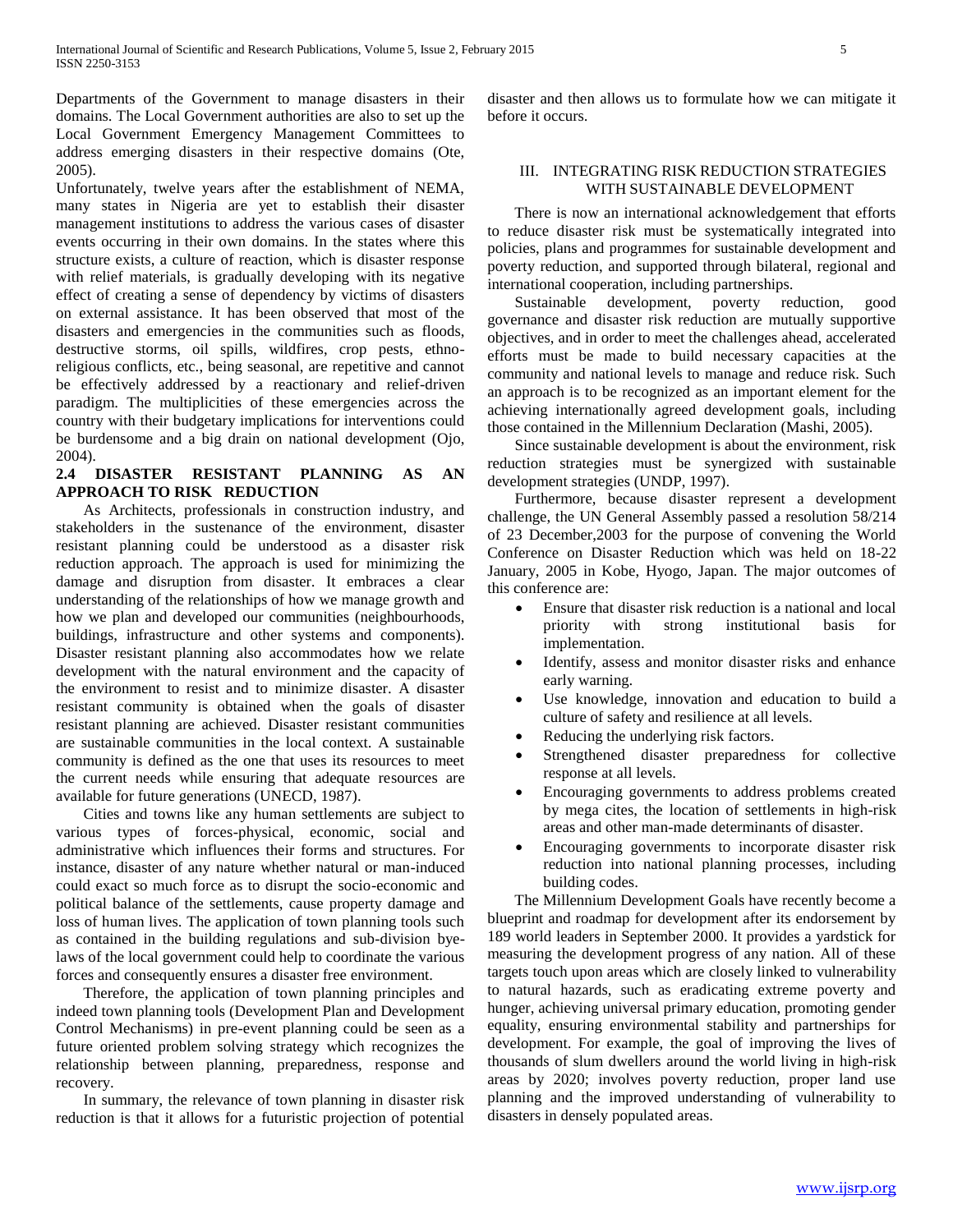According to Mashi (2005), Olaleye (2005), and Soyinka-Onilaja (2005), the provision of six among such goals which are directly relevant to the objective of linking risk reduction strategies to those of sustainable development are briefly examined below.

## **Goal 1. Eradicating extreme poverty and hunger**

 Extreme poverty and hunger has many consequences in relation to disaster risk reduction and the human condition in general. Extreme poverty lowers one's coping mechanism during and after the disaster and increases one's vulnerability to the debilitating impact of the disaster. The poorer you are, the more likely it is that you will live in a disaster prone area. As a nation, we have the political will to initiate and implement reforms that will bring about meaningful progress. Such include:

- Strengthening and diversifying livelihoods
- Encouraging responsible foreign investment
- A flexible and participatory approach to urban planning
- Building social security, including access to health education
- The provision of risk/loss spreading mechanisms for those excluded from insurance cover

## **Goal 2: Promoting gender equality and empowerment of women**

 Gender influences the type of hazard which an individual is exposed and an individual's access to recourses with which to build resilience to hazard and to recover from disaster. When structural constraints in society result in the exclusion of women from decision making or economic, risk will be unevenly spread. A look at the lives of female refugees and internally displaced persons will reveal how difficult it is for them to care for their families, especially the female headed households. We need more women in legislative positions to push for laws that will promote land reforms, ownership of dwellings, inheritance and employment rights, equal access to health, education, an justice. **Goal 4: Reducing child mortality**

 Children are at greater risk of being affected, injured or killed by disaster impact than adults. It is perhaps the indirect impact of disasters that have the greatest toll on children and interact with national mortality levels. Most important here is the loss livelihoods that can lead to extreme poverty and homelessness for children left behind.

 Appropriate safety nets, such as help for extended families with the capacity to absorb orphans or well-run orphanages, can support many children. But for those children born into families whose livelihoods and homes have been taken away by disaster impact, the chances of survival in the first years of life will be reduced.

## **Goal 6: Combating HIV/AIDS, malaria and other diseases**

 For many people, natural hazard and shock is felt in many pressures. HIV/AIDS and other diseases can undermine individual and collective coping capacity, just as disaster impact can take away development gains and livelihoods, making people more vulnerable to illness.

 Interventions to strengthen basic health care provision, family health care and preventative health planning can play roles in strengthening society and building capacity with which to resist natural hazard. Innovative development policy is required for those instances where natural hazard coincides with high rates of illness.

## **Goal 7: Ensuring environmental sustainability**

 This goal is to be achieved through the integration of principles of sustainable development into national policies and programmes, thus reversing the loss of environmental resources; by halving, by 2015 the proportion of people without sustainable access to safe drinking water, and by achieving a significant improvement in the lives of at least 100 million slum dwellers. The link between environmental degradation and disaster occurrence is very obvious; for example, deforestation and soil erosion increase mudslides, landslides and flash flooding, while desertification increases drought and famine.

 We can mainstream many good practices into projects to sustain the environment, thus preventing disaster or at least mitigating its impact when it inevitably occurs.

## **Goal 8: Developing a global partnership for development**

 The most important components of this goal relate to trade, debt relief and aid. Success rests to a large extent the willingness of developed countries to meet their commitments. More progress has been made in debt relief under the Heavily Indebted Poor Countries (HIPC) initiative.

 In forefront for linking disaster risk reduction and sustainable development is the UN Institute of International Strategy for Disaster Reduction (ISDR). The ISDR has succeeded in building regional and international partnerships for disaster risk reduction and disseminating good practice.

## IV. CONCLUSION

 Both natural and man-made disasters occur as a result of the failure of the built environment to structurally, functionally, environmentally and socially resist the physical forces of natural hazards and to provide the functional support necessary for recovery. The effects of natural and man-made disasters are usually in the form of loss of lives, property damage and socioeconomic disruption.

 For development to be sustainable, risk to disaster reduced, emergency management to be successful, environmental consideration must be a central part of decision-making process of government and industry. Environmental protection requires collective action. For this to happen, decisions about economic development ought to take account of the costs of environmental degradation, potential pollution and waste, vulnerability to hazard, mitigation and responding to hazards, and the value of response that are consumed, and conversely of the value of any environmental improvements to be made. Thus, key objective of risk reduction and sustainable development policy is to ensure that environmental costs and benefits are, properly and fully taken into account in public and private sector decisions.

 Finally, in order to translate sustainable development principles into disaster risk reduction practices, several requirements must be met. The requirements: are better information is needed about environmental impacts, development of suitable mechanisms in the private sector to ensure that information is brought to bear on the decisions being taken, and brought fully into the decision making process, placing greater emphasis on resource efficiency, and making environmental considerations a central part of the decision-making process within government and industry.